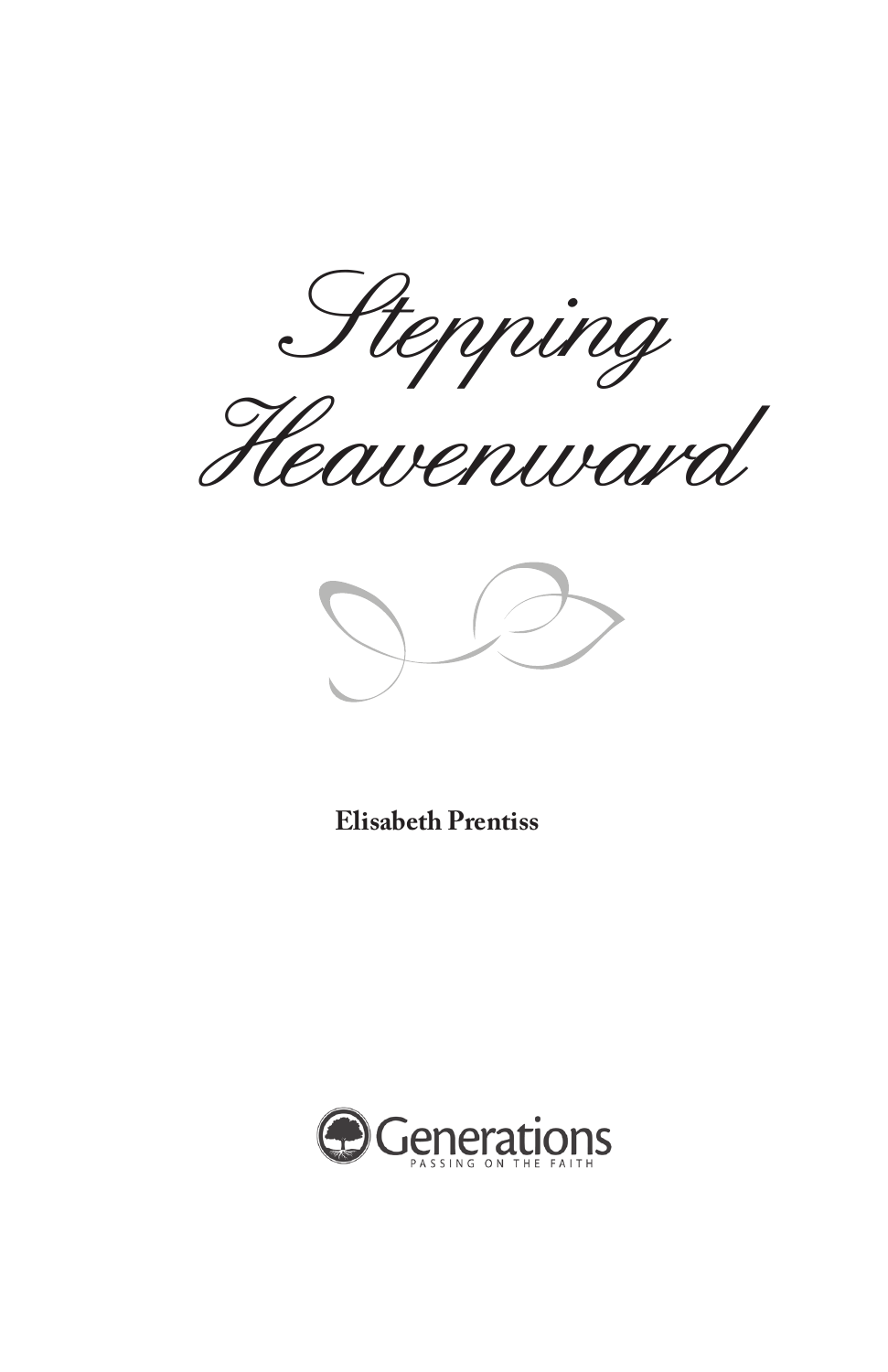Copyright © 2021 by Generations

All rights reserved. Printed in the United States of America.

ISBN: 978-1-954745-33-9

Production Management: Joshua Schwisow Interior Layout Design: Sarah Lee Bryant, Bethany Carpenter Cover Design: Justin Turley Cover Artwork: Beauduin Jean - Woman in a Garden - Belgian School - 19th and Early 20th Century, Artepics / Alamy Stock Photo

Generations 19039 Plaza Dr. Ste. 210 Parker, Colorado 80134 *www.generations.org*

For more information on this and other titles from Generations, visit *www.generations.org* or call *888-389-9080*.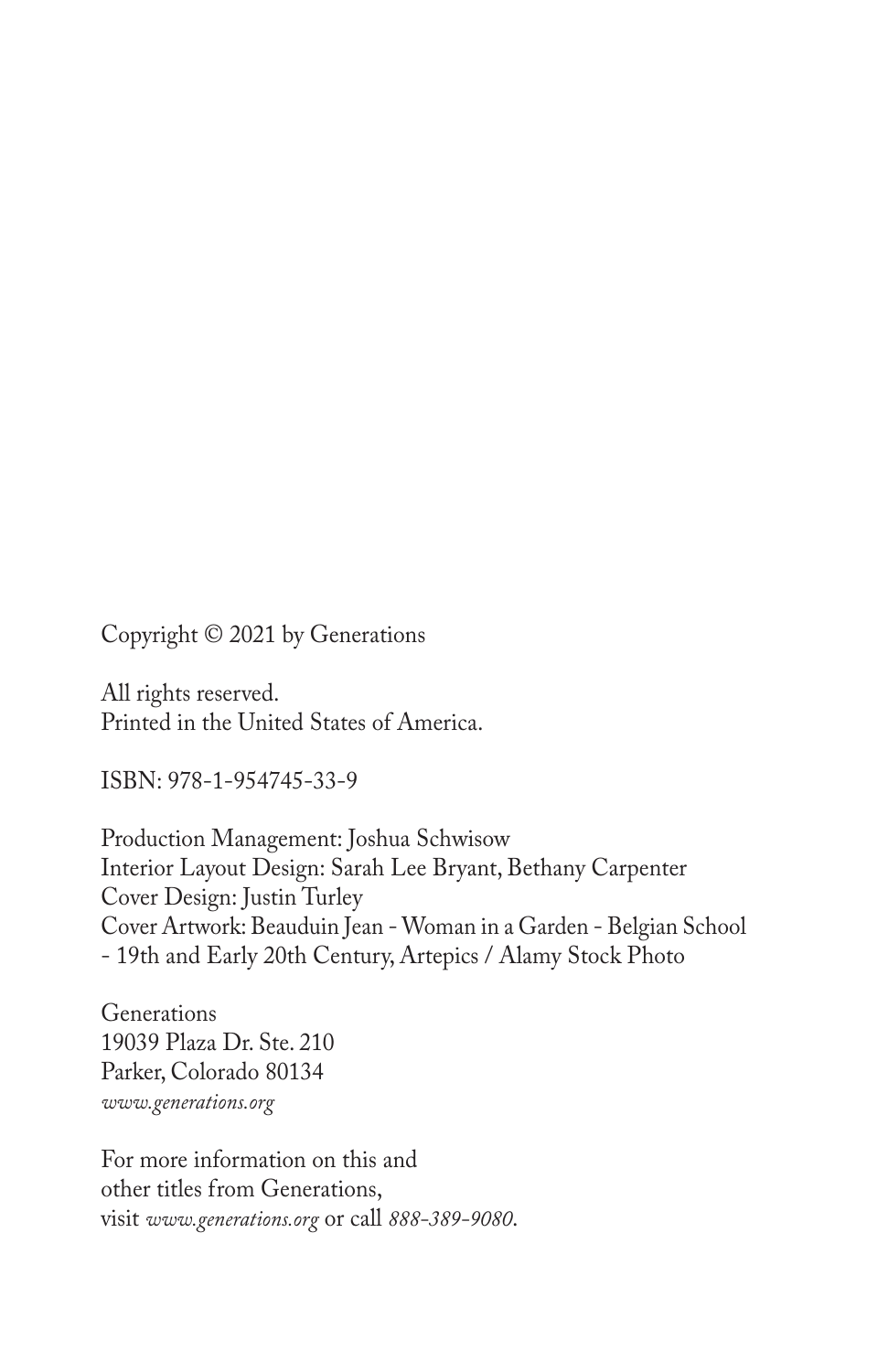Contents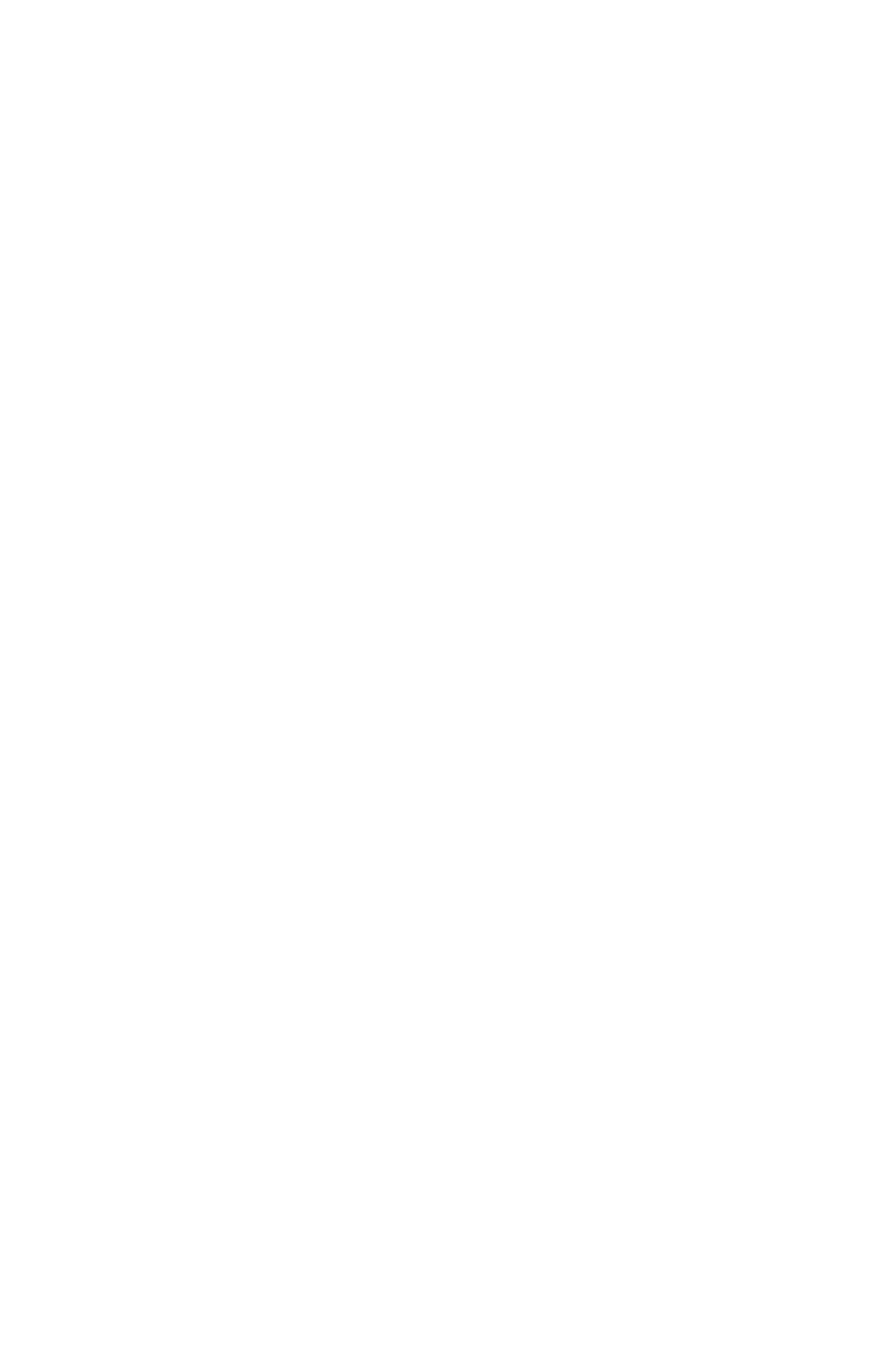

**January 15, 1831.**<br>Sw dreadfully old I am getting! Sixteen! Well, I don't see as I can help it. There it is in the big Bible in father's own hand: "Katherine, born

Jan. 15, 1815."

I meant to get up early this morning, but it looked dismally cold out of doors, and felt delightfully warm in bed. So I covered myself up, and made ever so many good resolutions.

I determined, in the first place, to begin this Journal. To be sure, I have begun half a dozen, and got tired of them after a while. Not tired of writing them, but disgusted with what I had to say of myself. But this time I mean to go on, in spite of everything. It will do me good to read it over, and see what a creature I am.

Then I resolved to do more to please mother than I have done.

And I determined to make one more effort to conquer my hasty temper. I thought, too, I would be self-denying this winter, like the people one reads about in books. I fancied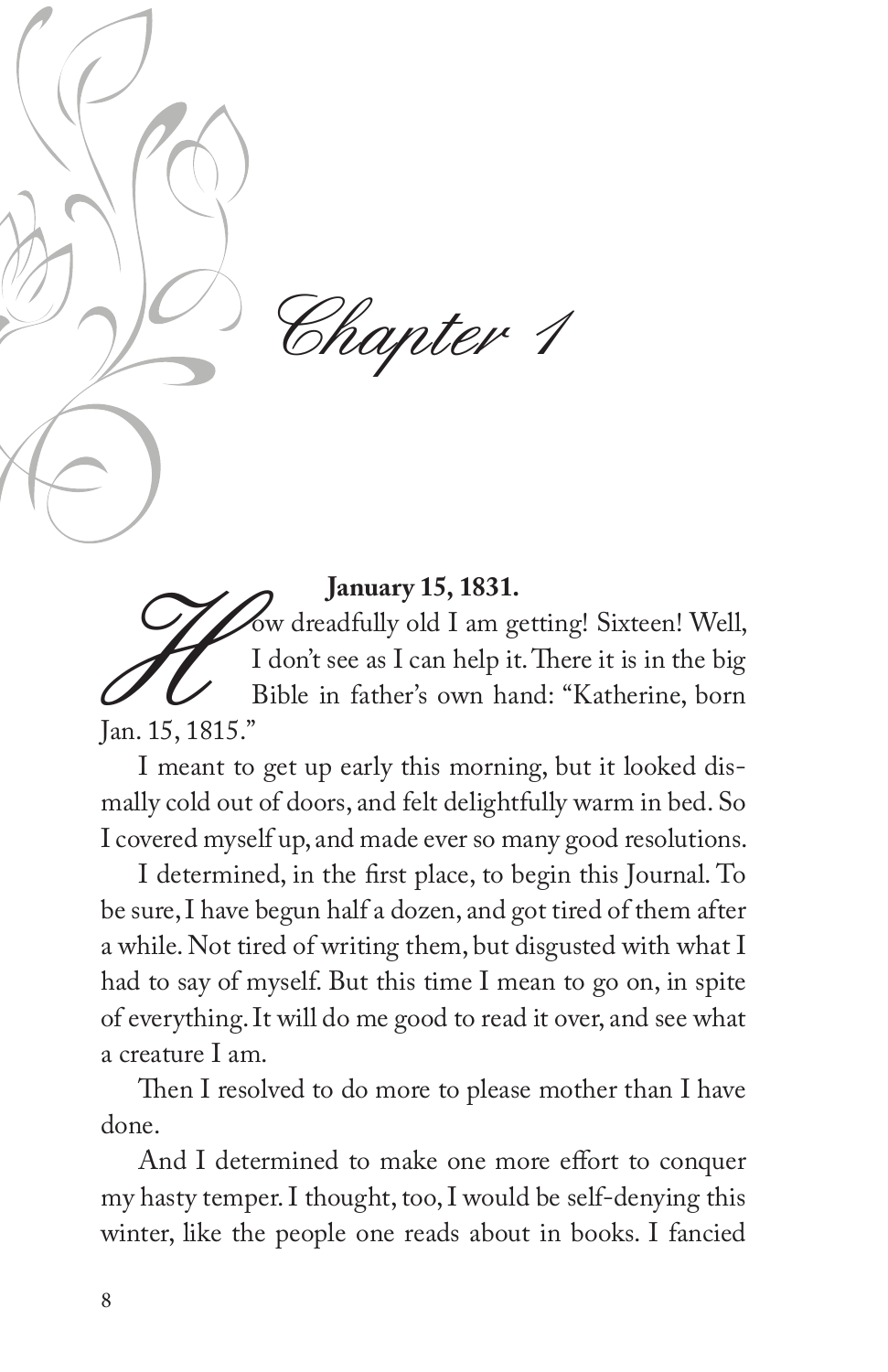how surprised and pleased everybody would be to see me so much improved!

Time passed quickly amid these agreeable thoughts, and I was quite startled to hear the bell ring for prayers. I jumped up in a great flurry and dressed as quickly as I could. Everything conspired together to plague me. I could not find a clean collar, or a handkerchief. It is always just so. Susan is forever poking my things into out-of-the-way places! When at last I went down, they were all at breakfast.

"I hoped you would celebrate your birthday, dear, by coming down in good season," said mother.

I do hate to be found fault with, so I fired up in an instant.

"If people hide my things so that I can't find them, of course I have to be late," I said. And I rather think I said it in a very cross way, for mother sighed a little. I wish mother wouldn't sigh. I would rather be called names out and out.

The moment breakfast was over I had to hurry off to school. Just as I was going out mother said, "Have you your overshoes, dear?"

"Oh, mother, don't hinder me! I shall be late," I said. "I don't need overshoes."

"It snowed all night, and I think you do need them," mother said.

"I don't know where they are. I hate overshoes. Do let me go, mother," I cried. "I do wish I could ever have my own way."

"You shall have it now, my child," mother said, and went away.

Now what was the use of her calling me "my child" in such a tone, I should like to know.

I hurried off, and just as I got to the door of the schoolroom it flashed into my mind that I had not said my prayers!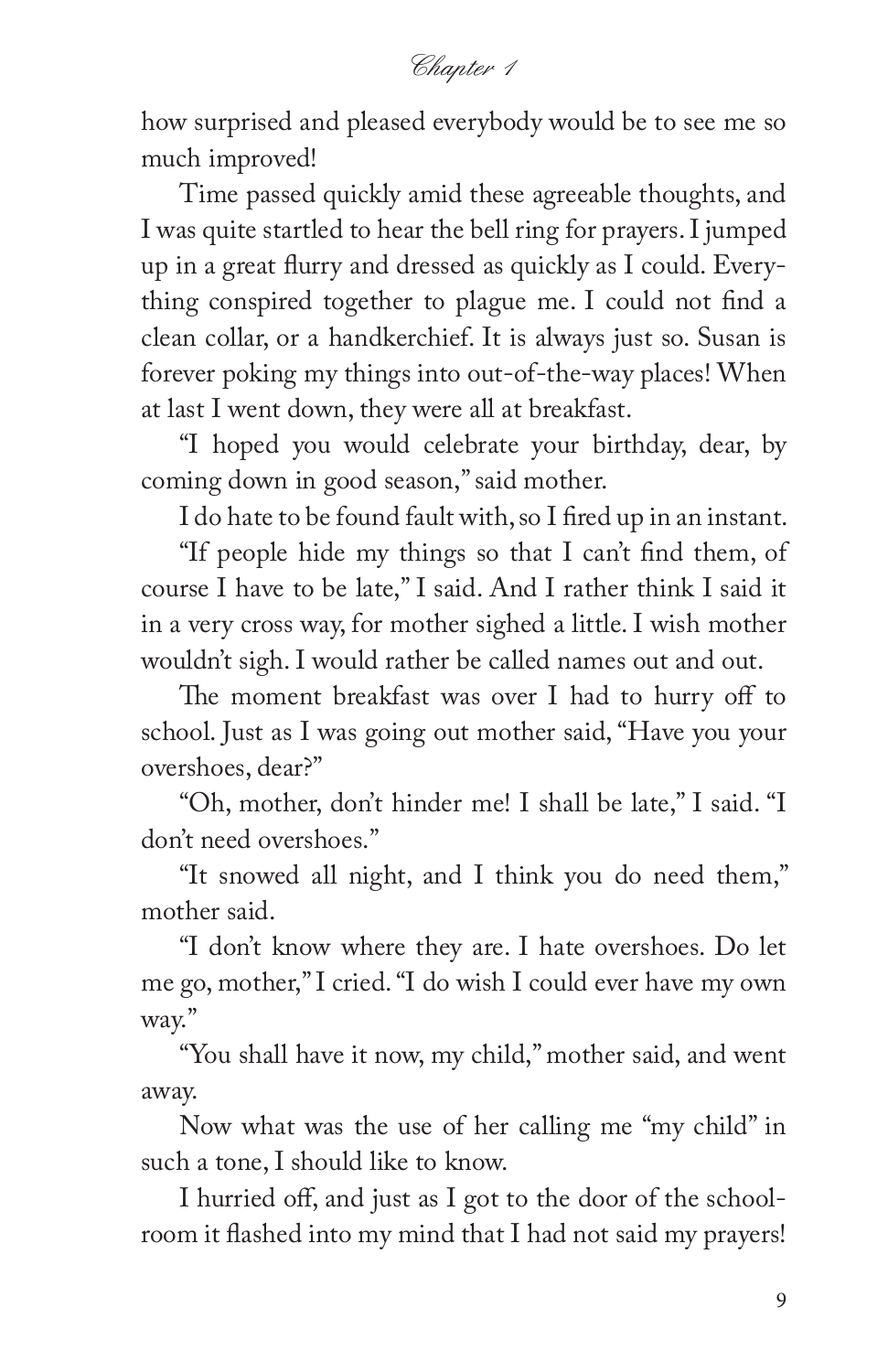A nice way to begin on one's birthday, to be sure! Well, I had not time. And perhaps my good resolutions pleased God almost as much as one of my rambling stupid prayers could. For I must own I can't make good prayers. I can't think of anything to say. I often wonder what mother finds to say when she is shut up by the hour together.

I had a pretty good time at school. My teachers praised me, and Amelia seemed so fond of me! She brought me a birthday present of a purse that she had knit for me herself, and a net for my hair. Nets are just coming into fashion. It will save a good deal of time my having this one. Instead of combing and combing and combing my old hair to get it glossy enough to suit mother, I can just give it one twist and one squeeze and the whole thing will be settled for the day.

Amelia wrote me a dear little note, with her presents. I do really believe she loves me dearly. It is so nice to have people love you!

When I got home mother called me into her room. She looked as if she had been crying. She said I gave her a great deal of pain by my self-will and ill temper and conceit.

"Conceit!" I screamed out. "Oh, mother, if you only knew how horrid I think I am!"

Mother smiled a little. Then she went on with her list till she made me out the worst creature in the world. I burst out crying, and was running off to my room, but she made me come back and hear the rest. She said my character would be essentially formed by the time I reached my twentieth year, and left it to me to say if I wished to be as a woman what I was now as a girl. I felt sulky, and would not answer. I was shocked to think I had got only four years in which to improve, but after all a good deal could be done in that time. Of course I don't want to be always exactly what I am now.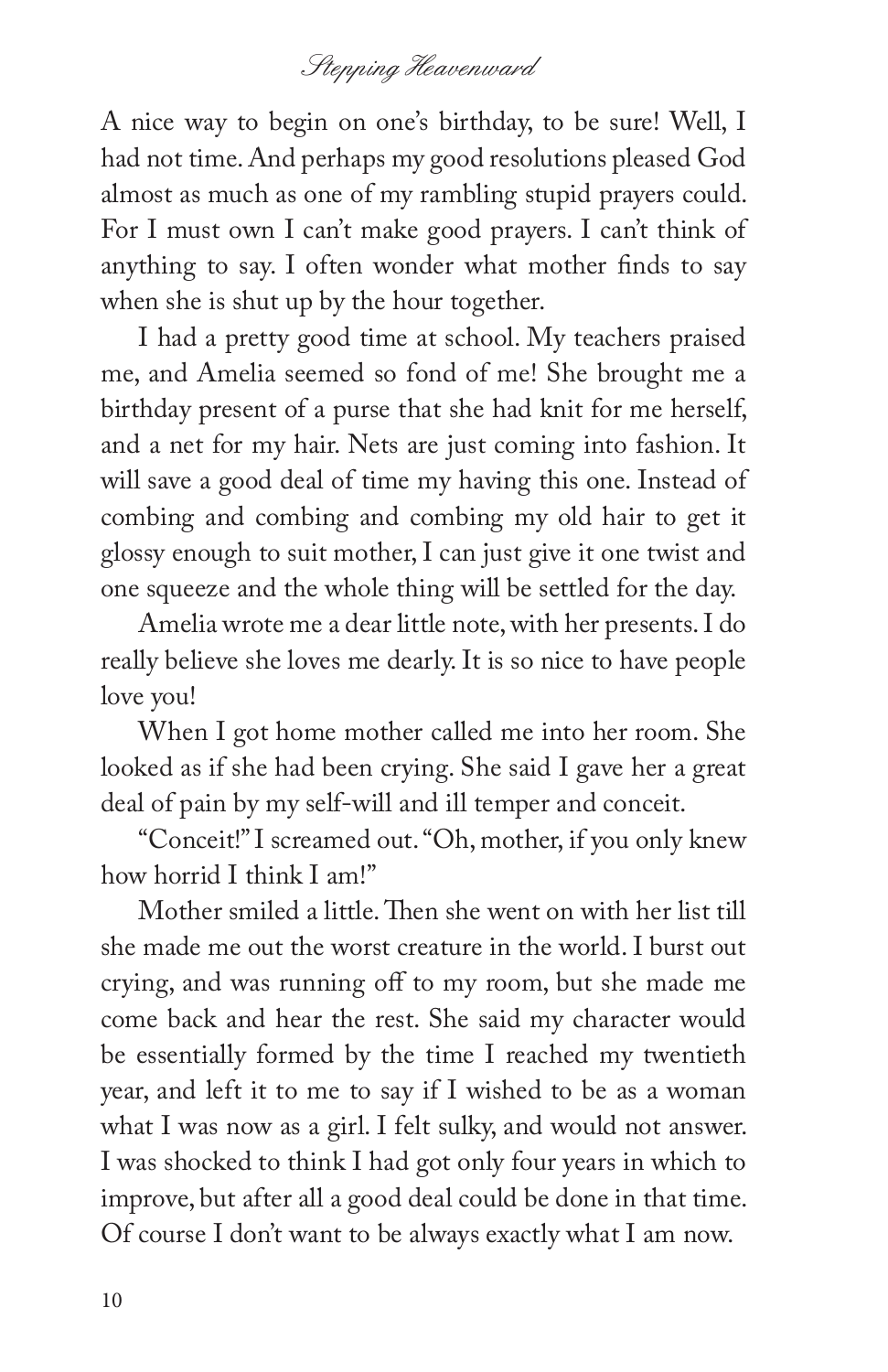Mother went on to say that I had in me the elements of a fine character if I would only conquer some of my faults. "You are frank and truthful," she said, "and in some things conscientious. I hope you are really a child of God, and are trying to please Him. And it is my daily prayer that you may become a lovely, loving, useful woman."

I made no answer. I wanted to say something, but my tongue wouldn't move. I was angry with mother, and angry with myself. At last everything came out all in a rush, mixed up with such floods of tears that I thought mother's heart would melt, and that she would take back what she had said.

"Amelia's mother never talks so to her!" I said. "She praises her, and tells her what a comfort she is to her. But just as I am trying as hard as I can to be good, and making resolutions, and all that, you scold me and discourage me!"

Mother's voice was very soft and gentle as she asked, "Do you call this 'scolding,' my child?"

"And I don't like to be called conceited," I went on. "I know I am perfectly horrid, and I am just as unhappy as I can be."

"I am very sorry for you, dear," mother replied. "But you must bear with me. Other people will see your faults, but only your mother will have the courage to speak of them. Now go to your own room, and wipe away the traces of your tears that the rest of the family may not know that you have been crying on your birthday." She kissed me but I did not kiss her. I really believe Satan himself hindered me. I ran across the hall to my room, slammed the door, and locked myself in. I was going to throw myself on the bed and cry till I was sick. Then I should look pale and tired, and they would all pity me. I do like so to be pitied! But on the table, by the window, I saw a beautiful new desk in place of the old clumsy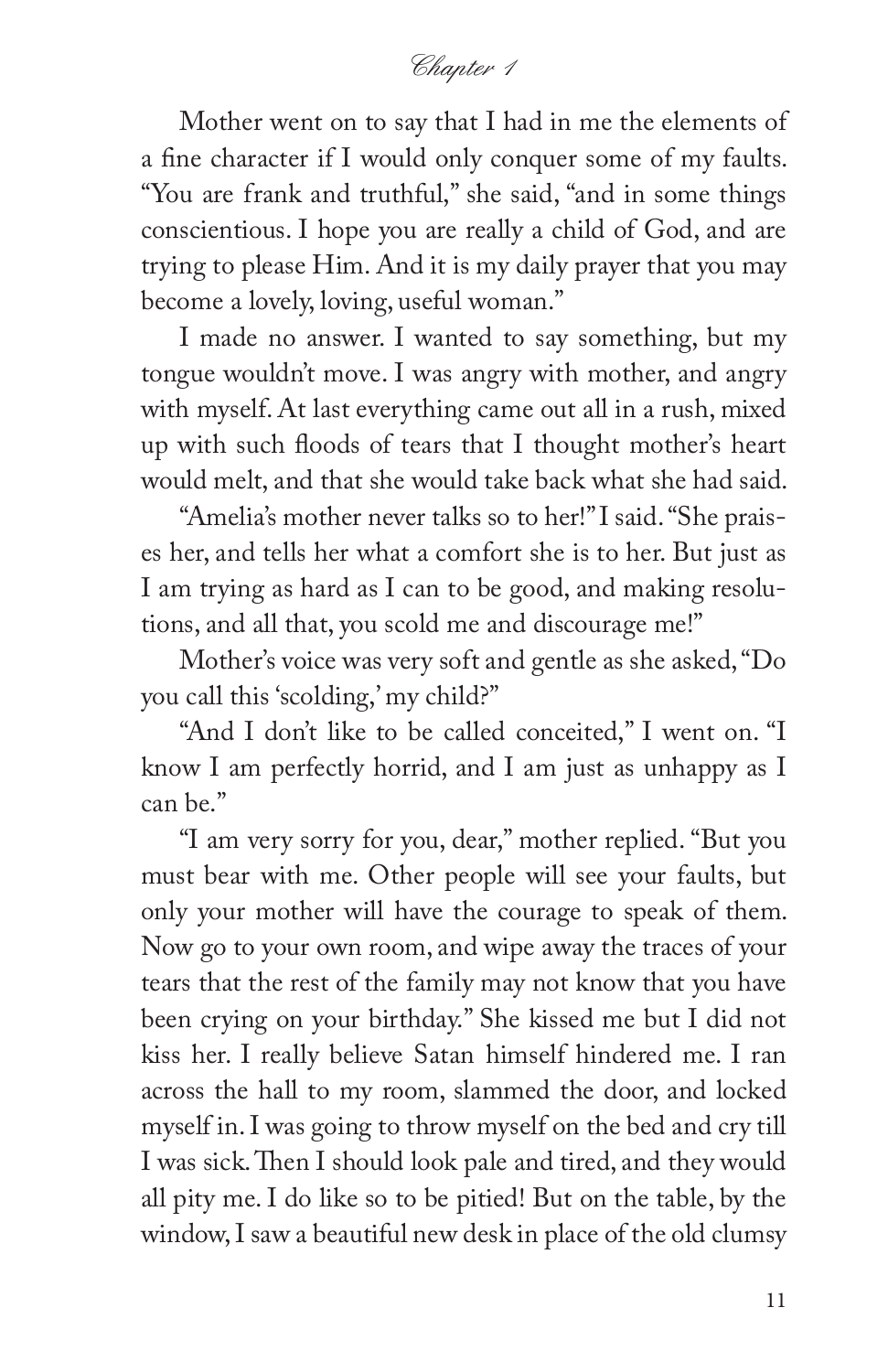thing I had been spattering and spoiling so many years. A little note, full of love, said it was from mother, and begged me to read and reflect upon a few verses of a tastefully bound copy of the Bible, which accompanied it every day of my life. "A few verses," she said, "carefully read and pondered, instead of a chapter or two read for mere form's sake." I looked at my desk, which contained exactly what I wanted, plenty of paper, seals, wax and pens. I always use wax. Wafers are vulgar. Then I opened the Bible at random, and lighted on these words:

"Watch, therefore, for ye know not what hour your Lord doth come." There was nothing very cheering in that. I felt a real repugnance to be always on the watch, thinking I might die at any moment. I am sure I am not fit to die. Besides I want to have a good time, with nothing to worry me. I hope I shall live ever so long. Perhaps in the course of forty or fifty years I may get tired of this world and want to leave it. And I hope by that time I shall be a great deal better than I am now, and fit to go to heaven.

I wrote a note to mother on my new desk, and thanked her for it I told her she was the best mother in the world, and that I was the worst daughter. When it was done I did not like it, and so I wrote another. Then I went down to dinner and felt better. We had such a nice dinner! Everything I liked best was on the table. Mother had not forgotten one of all the dainties I like. Amelia was there too. Mother had invited her to give me a little surprise. It is bedtime now, and I must say my prayers and go to bed. I have got all chilled through, writing here in the cold. I believe I will say my prayers in bed, just for this once. I do not feel sleepy, but I am sure I ought not to sit up another moment.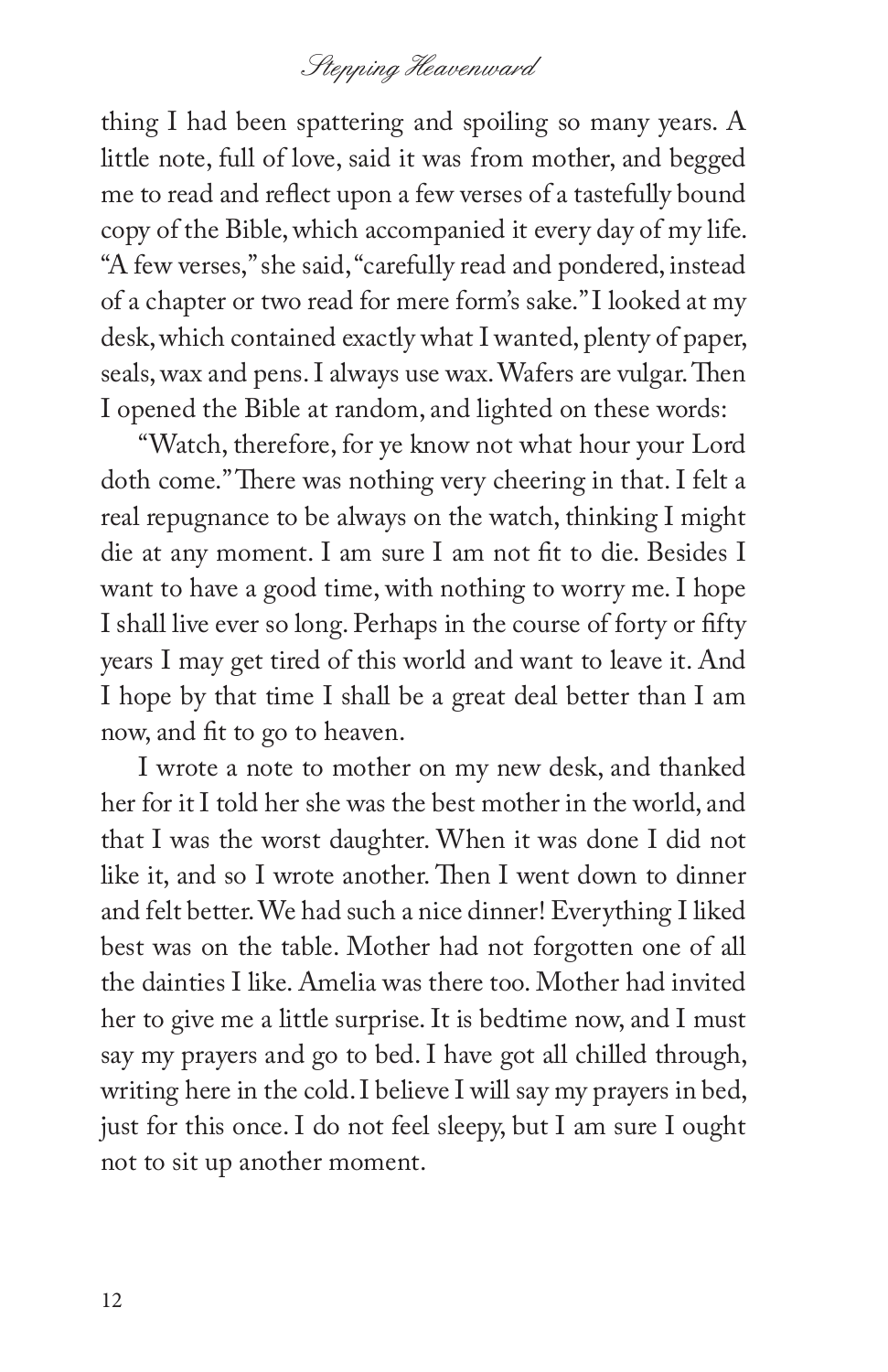## **JAN. 30**

Here I am at my desk once more. There is a fire in my room, and mother is sitting by it, reading. I can't see what book it is, but I have no doubt it is Thomas A' Kempis. How she can go on reading it so year after year, I cannot imagine. For my part I like something new. But I must go back to where I left off.

That night when I stopped writing, I hurried to bed as fast as I could, for I felt cold and tired. I remember saying, "Oh, God, I am ashamed to pray," and then I began to think of all the things that had happened that day, and never knew another thing till the rising bell rang and I found it was morning. I am sure I did not mean to go to sleep. I think now it was wrong for me to be such a coward as to try to say my prayers in bed because of the cold. While I was writing I did not once think how I felt. Well, I jumped up as soon as I heard the bell, but found I had a dreadful pain in my side, and a cough. Susan says I coughed all night. I remembered then that I had just such a cough and just such a pain the last time I walked in the snow without overshoes. I crept back to bed feeling about as mean as I could. Mother sent up to know why I did not come down, and I had to own that I was sick. She came up directly looking so anxious! And here I have been shut up ever since; only today I am sitting up a little. Poor mother has had trouble enough with me; I know I have been cross and unreasonable, and it was all my own fault that I was ill. Another time I will do as mother says.

## **JAN. 31**

How easy it is to make good resolutions, and how easy it is to break them! Just as I had got so far, yesterday, mother spoke for the third time about my exerting myself so much.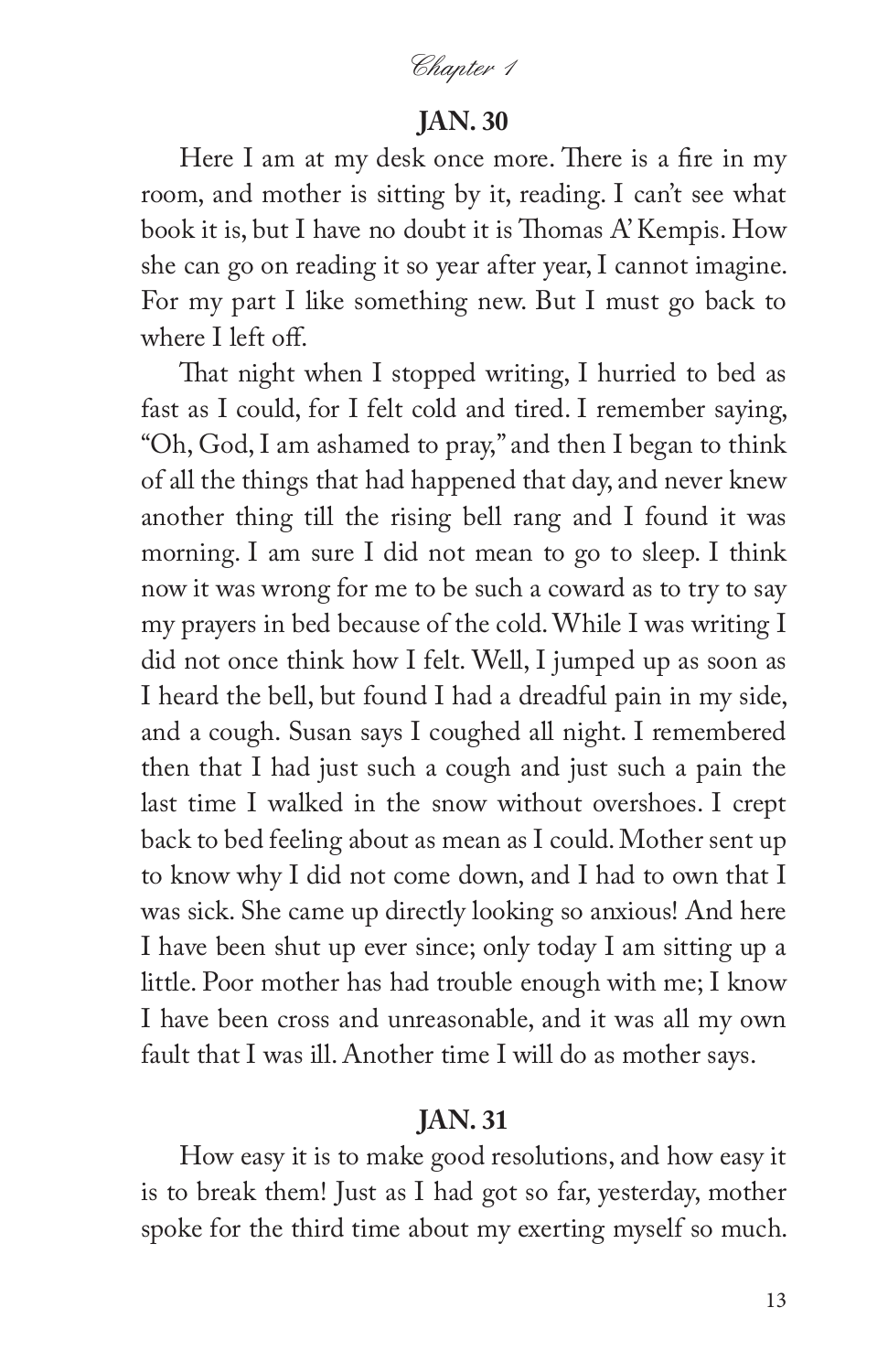And just at that moment I fainted away, and she had a great time all alone there with me. I did not realize how long I had been writing, nor how weak I was. I do wonder if I shall ever really learn that mother knows more than I do!

#### **Feb. 17**

It is more than a month since I took that cold, and here I still am, shut up in the house. To be sure the doctor lets me go down stairs, but then he won't listen to a word about school. Oh, dear! All the girls will get ahead of me.

This is Sunday, and everybody has gone to church. I thought I ought to make a good use of the time while they were gone, so I took the Memoir of Henry Martyn, and read a little in that.

I am afraid I am not much like him. Then I knelt down and tried to pray. But my mind was full of all sorts of things, so I thought I would wait till I was in a better frame. At noon I disputed with James about the name of an apple. He was very provoking, and said he was thankful he had not got such a temper as I had. I cried, and mother reproved him for teasing me, saying my illness had left me nervous and irritable. James replied that it had left me where it found me, then. I cried a good while, lying on the sofa, and then I fell asleep. I don't see as I am any the better for this Sunday, it has only made me feel unhappy and out of sorts. I am sure I pray to God to make me better, and why doesn't He?

#### **Feb. 20**

It has been quite a mild day for the season, and the doctor said I might drive out. I enjoyed getting the air very much. I feel just well as ever, and long to get back to school. I think God has been very good to me in making me well again,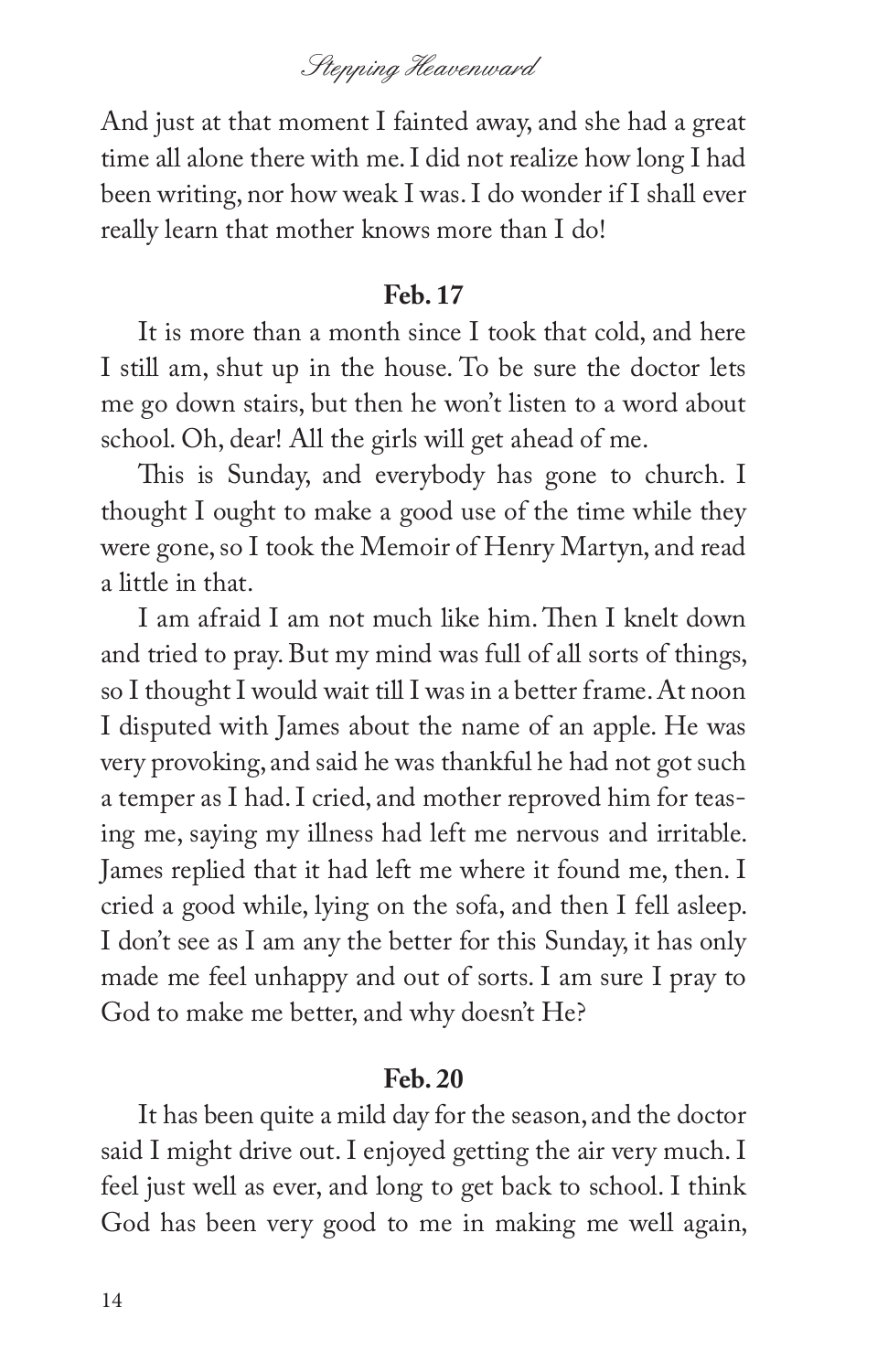and wish I loved Him better. But, oh, I am not sure I do love Him! I hate to own it to myself, and to write it down here, but I will. I do not love to pray. I am always eager to get it over with and out of the way so as to have leisure to enjoy myself. I mean that this is usually so. This morning I cried a good deal while I was on my knees, and felt sorry for my quick temper and all my bad ways. If I always felt so, perhaps praying would not be such a task. I wish I knew whether anybody exactly as bad as I am ever got to heaven at last. I have read ever so many memoirs, and they were all about people who were too good to live, and so died; or else went on a mission. I am not at all like any of them.

#### **March 26**

I have been so busy that I have not said much to you, you poor old journal, you, have I? Somehow I have been behaving quite nicely lately. Everything has gone on exactly to my mind. Mother has not found fault with me once, and father has praised my drawings and seemed proud of me. He says he shall not tell me what my teachers say of me lest it should make me vain. And once or twice when he has met me singing and frisking about the house he has kissed me and called me his dear little Flibbertigibbet, if that's the way to spell it. When he says that I know he is very fond of me. We are all very happy together when nothing goes wrong. In the long evenings we all sit around the table with our books and our work, and one of us reads aloud. Mother chooses the book and takes her turn in reading. She reads beautifully. Of course the readings do not begin till the lessons are all learned. As to me, my lessons just take no time at all. I have only to read them over once, and there they are. So I have a good deal of time to read, and I devour all the poetry I can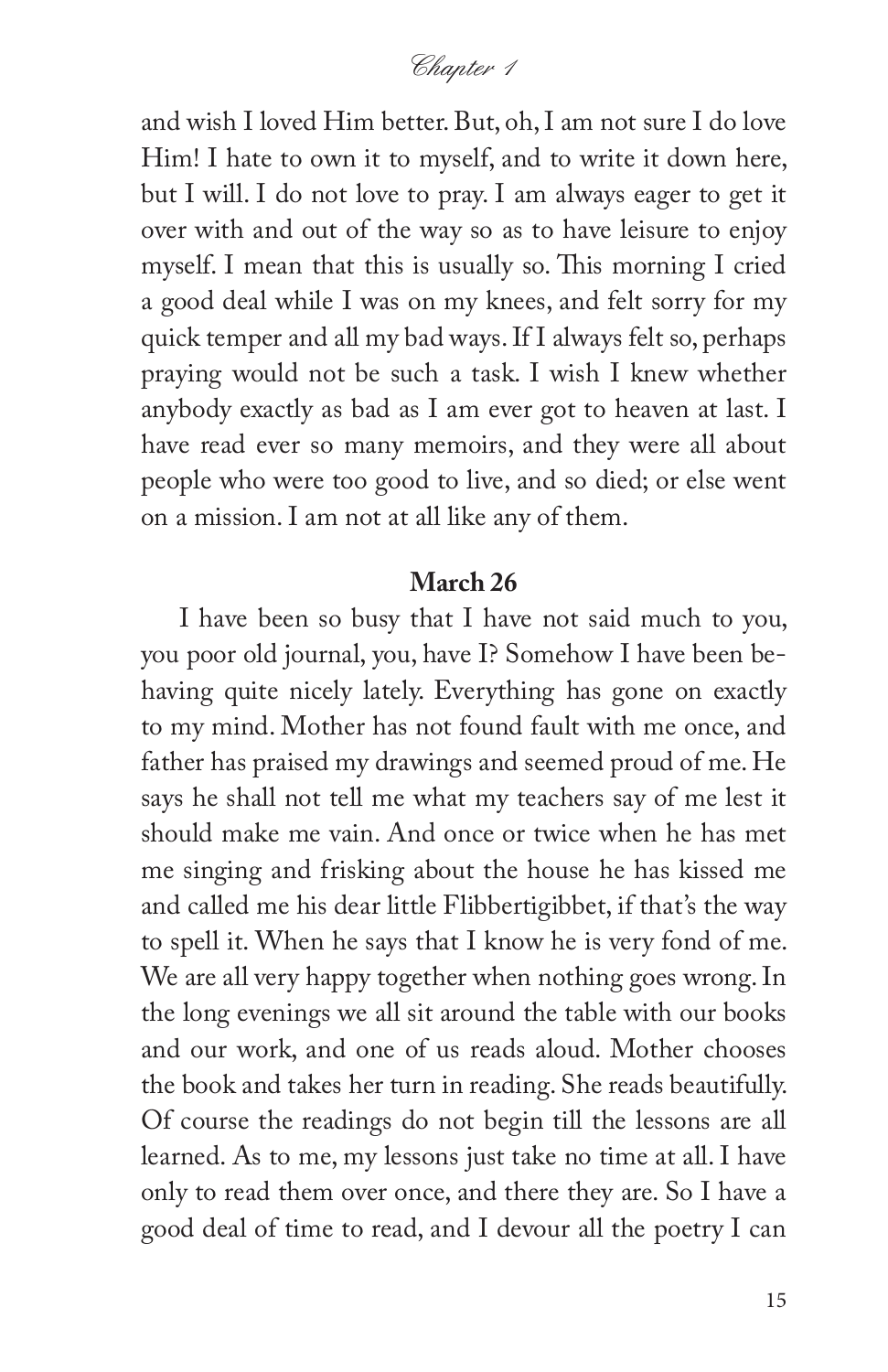Stepping Heavenward

get hold of. I would rather read "Pollok's Course of Time" than read nothing at all.

### **April 2**

There are three of mother's friends living near us, each having lots of little children. It is perfectly ridiculous how much those creatures are sick. They send for mother if so much as a pimple comes out on one of their faces. When I have children I don't mean to have such goings on. I shall be careful about what they eat, and keep them from getting cold, and they will keep well of their own accord. Mrs. Jones has just sent for mother to see her Tommy. It was so provoking. I had coaxed her into letting me have a black silk apron; they are all the fashion now, embroidered in floss silk. I had drawn a lovely vine for mine entirely out of my own head, and mother was going to arrange the pattern for me when that message came, and she had to go. I don't believe anything ails the child! a great chubby thing!

### **April 3**

Poor Mrs. Jones! Her dear little Tommy is dead! I stayed at home from school to-day and had all the other children here to get them out of their mother's way. How dreadfully she must feel! Mother cried when she told me how the dear little fellow suffered in his last moments. It reminded her of my little brothers who died in the same way, just before I was born. Dear mother! I wonder I ever forget what troubles she has had, and am not always sweet and loving. She has gone now, where she always goes when she feels sad, straight to God. Of course she did not say so, but I know mother.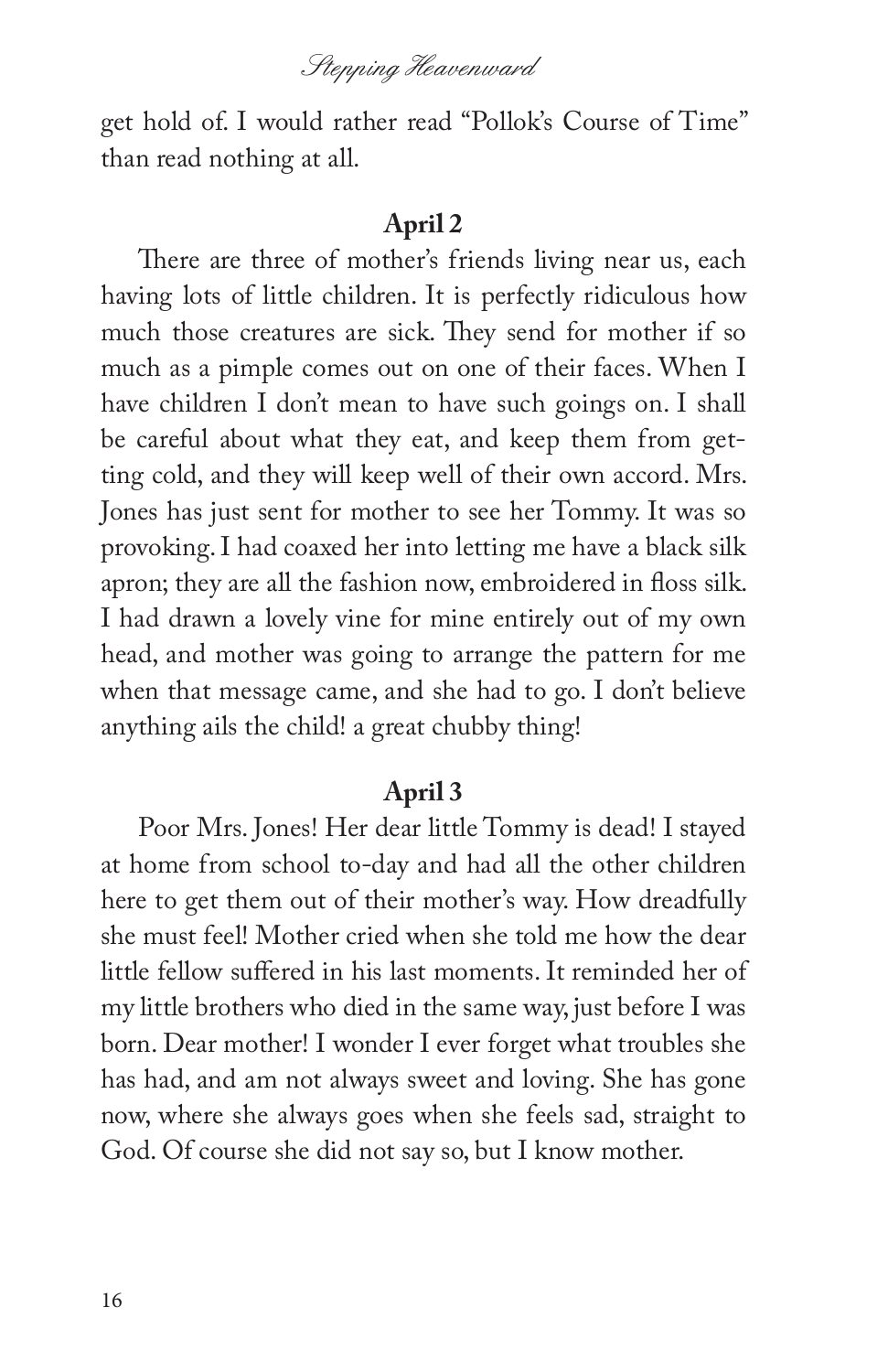## **April 25**

I have not been down in season once this week. I have persuaded mother to let me read some of Scott's novels, and have sat up late and been sleepy in the morning. I wish I could get along with mother as nicely as James does. He is late far oftener than I am, but he never gets into such scrapes about it as I do. This is what happens. He comes down when it suits him.

Mother begins.—"James, I am very much displeased with you."

James.—"I should think you would be, mother."

Mother, mollified.—"I don't think you deserve any breakfast."

James, hypocritically.—"No, I don't think I do, mother."

Then mother hurries off and gets something extra for his breakfast.

Now let us see how things go on when I am late.

Mother.—"Katherine" (she always calls me Katherine when she is displeased, and spells it with a K), "Katherine, you are late again; how can you annoy your father so?"

Katherine.—"Of course I don't do it to annoy father or anybody else. But if I oversleep myself, it is not my fault."

Mother.—"I would go to bed at eight o'clock rather than be late as often as you. How should you like it if I were not down to prayers?"

Katherine, muttering.—"Of course that is very different. I don't see why I should be blamed for oversleeping any more than James. I get all the scoldings."

Mother sighs and goes off.

I prowl round and get what scraps of breakfast I can.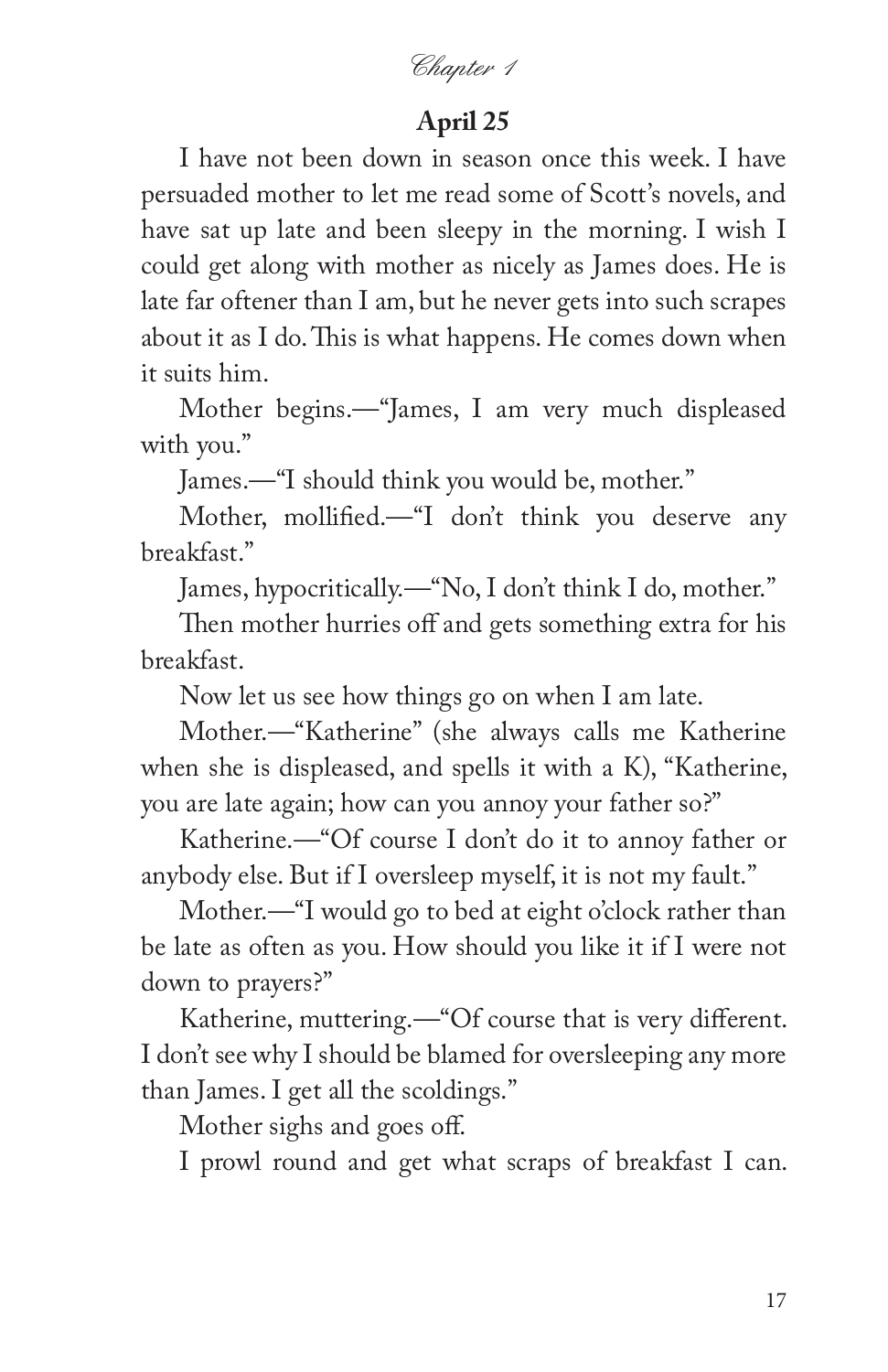

## **May 12**

The weather is getting perfectly delicious. I am sitting with my window open, and my bird is singing with all his heart. I wish I was as gay as he is.

I have been thinking lately that it was about time to begin on some of those pieces of self-denial I resolved on upon my birthday. I could not think of anything great enough for a long time. At last an idea popped into my head. Half the girls at school envy me because Amelia is so fond of me, and Jane Underhill, in particular, is just crazy to get intimate with her. But I have kept Amelia all to myself. To-day I said to her, Amelia, Jane Underhill admires you above all things. I have a good mind to let you be as intimate with her as you are with me. It will be a great piece of self-denial, but I think it is my duty. She is a stranger, and nobody seems to like her much.

"You dear thing, you!" cried Amelia, kissing me. "I liked Jane Underhill the moment I saw her. She has such a sweet face and such pleasant manners. But you are so jealous that I never dared to show how I liked her. Don't be vexed, dearie; if you are jealous it is your only fault!"

She then rushed off, and I saw her kiss that girl exactly as she kisses me!

This was in recess. I went to my desk and made believe I was studying. Pretty soon Amelia came back.

"She is a sweet girl," she said, "and only to think! She writes poetry! Just hear this! It is a little poem addressed to me. Isn't it nice of her?"

I pretended not to hear her. I was as full of all sorts of horrid feelings as I could hold. It enraged me to think that Amelia, after all her professions of love to me, should snatch at the first chance of getting a new friend. Then I was mortified because I was enraged, and I could have torn myself to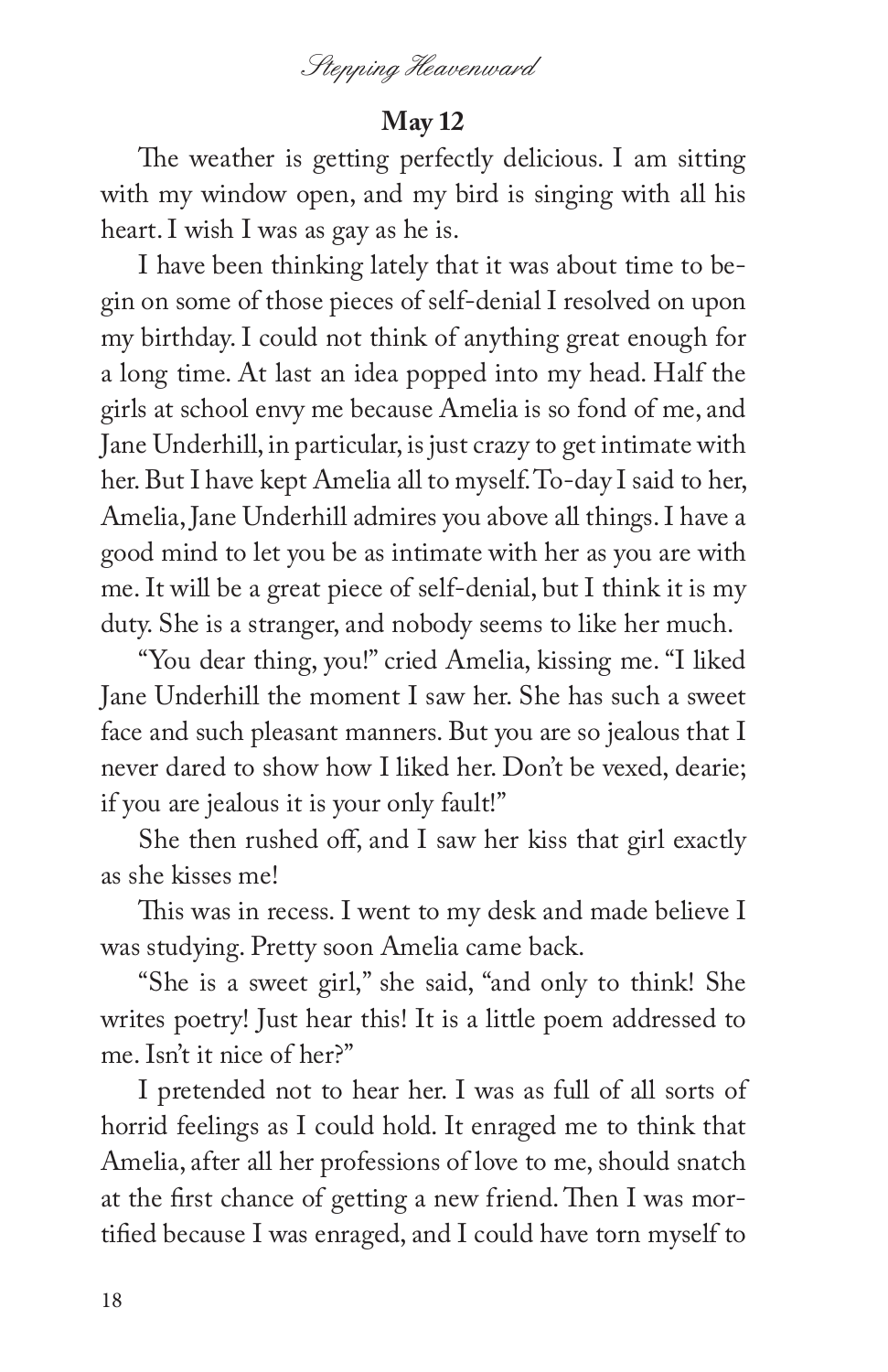pieces for being such a fool as to let Amelia see how silly I was.

"I don't know what to make of you, Katy," she said, putting her arms round me. "Have I done anything to vex you? Come, let us make up and be friends, whatever it is. I will read you these sweet verses; I am sure you will like them."

She read them in her clear, pleasant voice.

"How can you have the vanity to read such stuff?" I cried. Amelia colored a little.

"You have said and written much more flattering things to me," she replied. "Perhaps it has turned my head, and made me too ready to believe what other people say." She folded the paper, and put it into her pocket. We walked home together, after school, as usual, but neither of us spoke a word. And now here I sit, unhappy enough. All my resolutions fail. But I did not think Amelia would take me at my word, and rush after that stuck-up, smirking piece.

#### **May 20.**

I seem to have got back into all my bad ways again. Mother is quite out of patience with me. I have not prayed for a long time. It does not do any good.

### **May 21.**

It seems this Underhill thing is here for health, though she looks as well as any of us. She is an orphan, and has been adopted by a rich old uncle, who makes a perfect fool of her. Such dresses and such finery as she wears! Last night she had Amelia there to tea, without inviting me, though she knows I am her best friend. She gave her a bracelet made of her own hair. I wonder Amelia's mother lets her accept presents from strangers. My mother would not let me. On the whole, there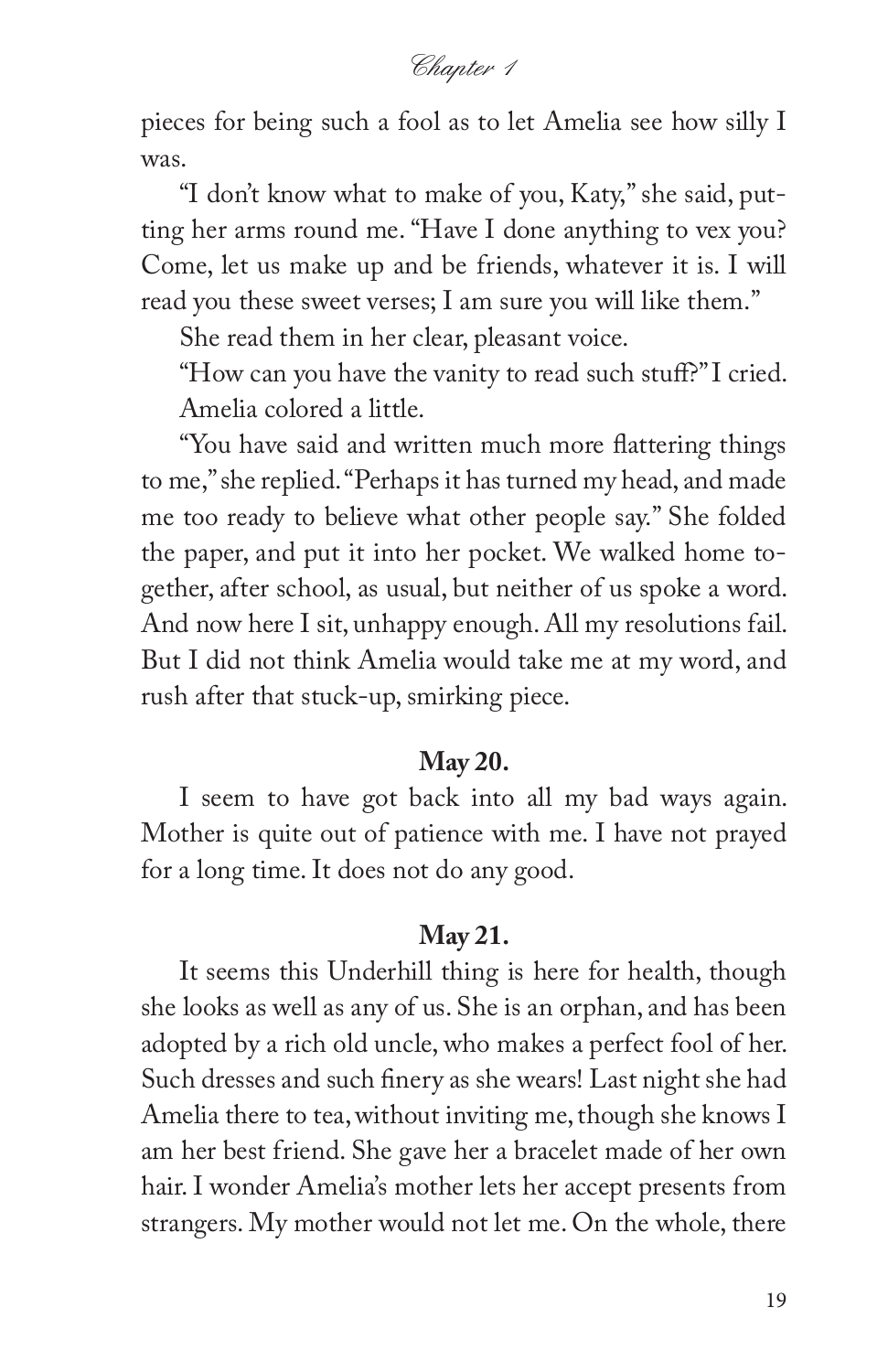is nobody like one's own mother. Amelia has been cold and distant to me of late, but no matter what I do or say to my darling, precious mother, she is always kind and loving. She noticed how I moped about to-day, and begged me to tell her what was the matter. I was ashamed to do that. I told her that it was a little quarrel I had had with Amelia.

"Dear child," she said, "how I pity you that you have inherited my quick, irritable temper."

"Yours, mother!" I cried out; "what can you mean?"

Mother smiled a little at my surprise.

"It is even so," she said.

"Then how did you cure yourself of it? Tell me quick, mother, and let me cure myself of mine."

"My dear Katy," she said, "I wish I could make you see that God is just as willing, and just as able to sanctify, as He is to redeem us. It would save you so much weary, disappointing work. But God has opened my eyes at last."

"I wish He would open mine, then," I said, "for all I see now is that I am just as horrid as I can be, and that the more I pray the worse I grow."

"That is not true, dear," she replied; "go on praying—pray without ceasing."

I sat pulling my handkerchief this way and that, and at last rolled it up into a ball and threw it across the room. I wished I could toss my bad feelings into a corner with it.

"I do wish I could make you love to pray, my darling child," mother went on. "If you only knew the strength, and the light, and the joy you might have for the simple asking. God attaches no conditions to His gifts. He only says, 'Ask!'"

"This may be true, but it is hard work to pray. It tires me. And I do wish there was some easy way of growing good. In fact I should like to have God send a sweet temper to me just